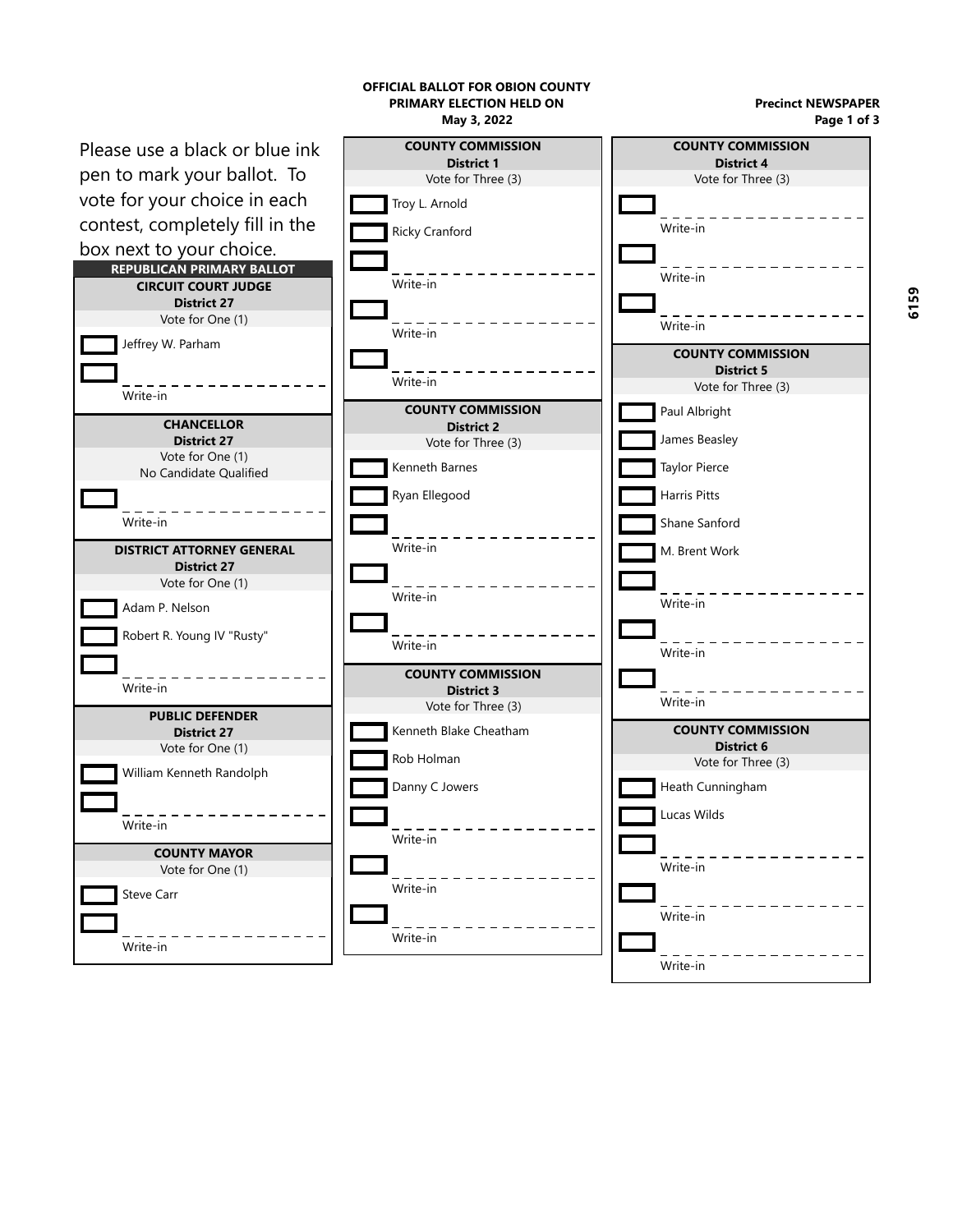

**6159**